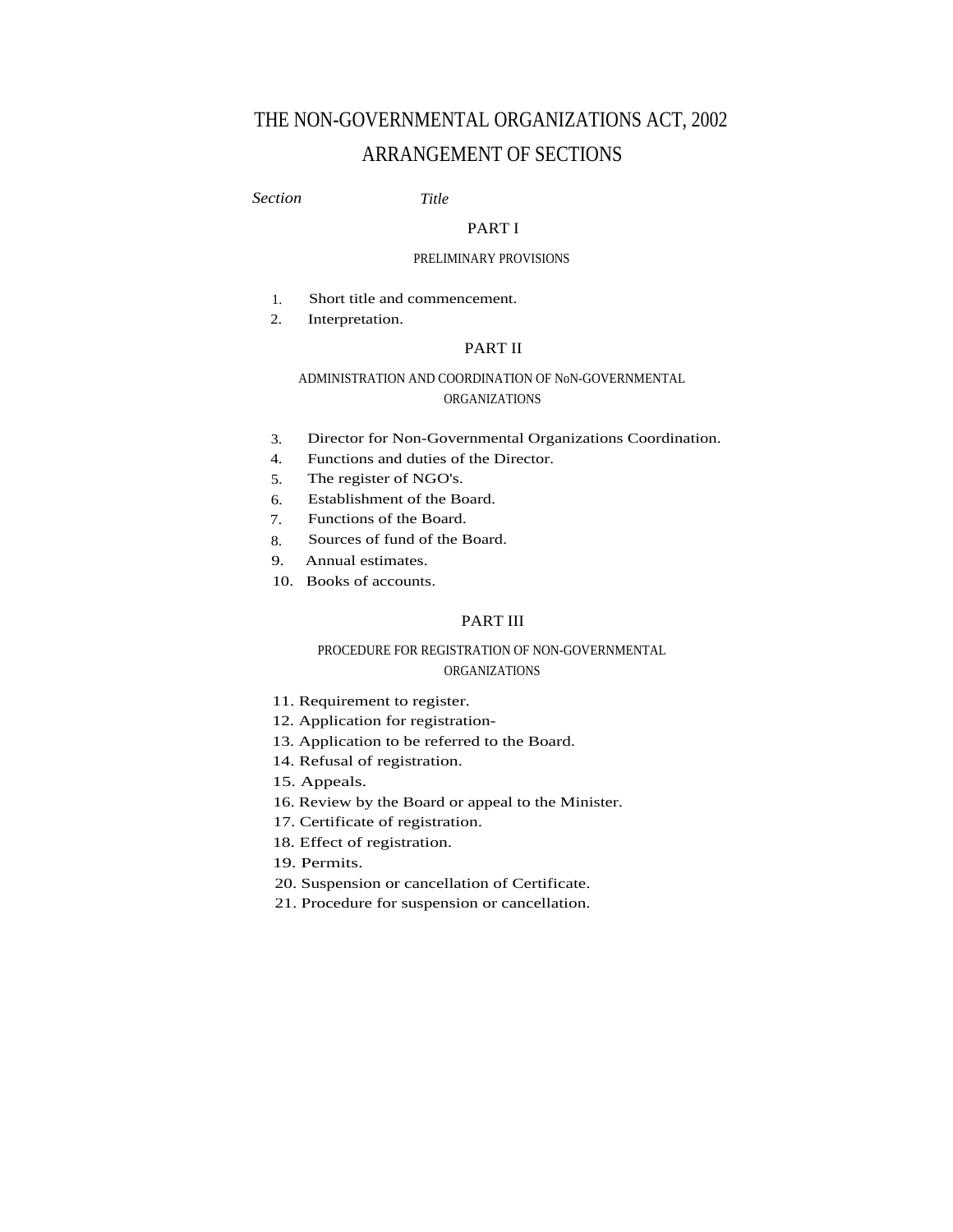# PART IV

#### LEVELS OF REGISTRATION

22. Appointment of Public Officers.

23. Registration of NGO,s.

24. Board may require proof of existence.

#### PART V

# ACCOUNTABILITY AND SELF REGULATION OF NON-GOVERNMENTAL

# ORGANIZATIONS

- 25. Establishment of the Council.
- 26. Annual meeting of the Council.
- 27. Code of Conduct.
- 28. Duties of the Board regarding code of conduct.
- 29. Activities and financial reports.
- 30. Governing documents.
- 31. General conduct.
- 32. Fund raising activities.
- 33. Notification of change of particulars of Non-Governmental Organization.
- 34. Inspection of documents.

#### PART VI

#### OFFENCES AND PENALTIES

35. Offences and penalties.

#### PART VII

#### MISCELLANEOUS PROVISIONS

- 36. Liability of office bearers of NGO.
- 37. Publication of Non-Governmental Organizations.
- 38. Power of Minister to make regulations.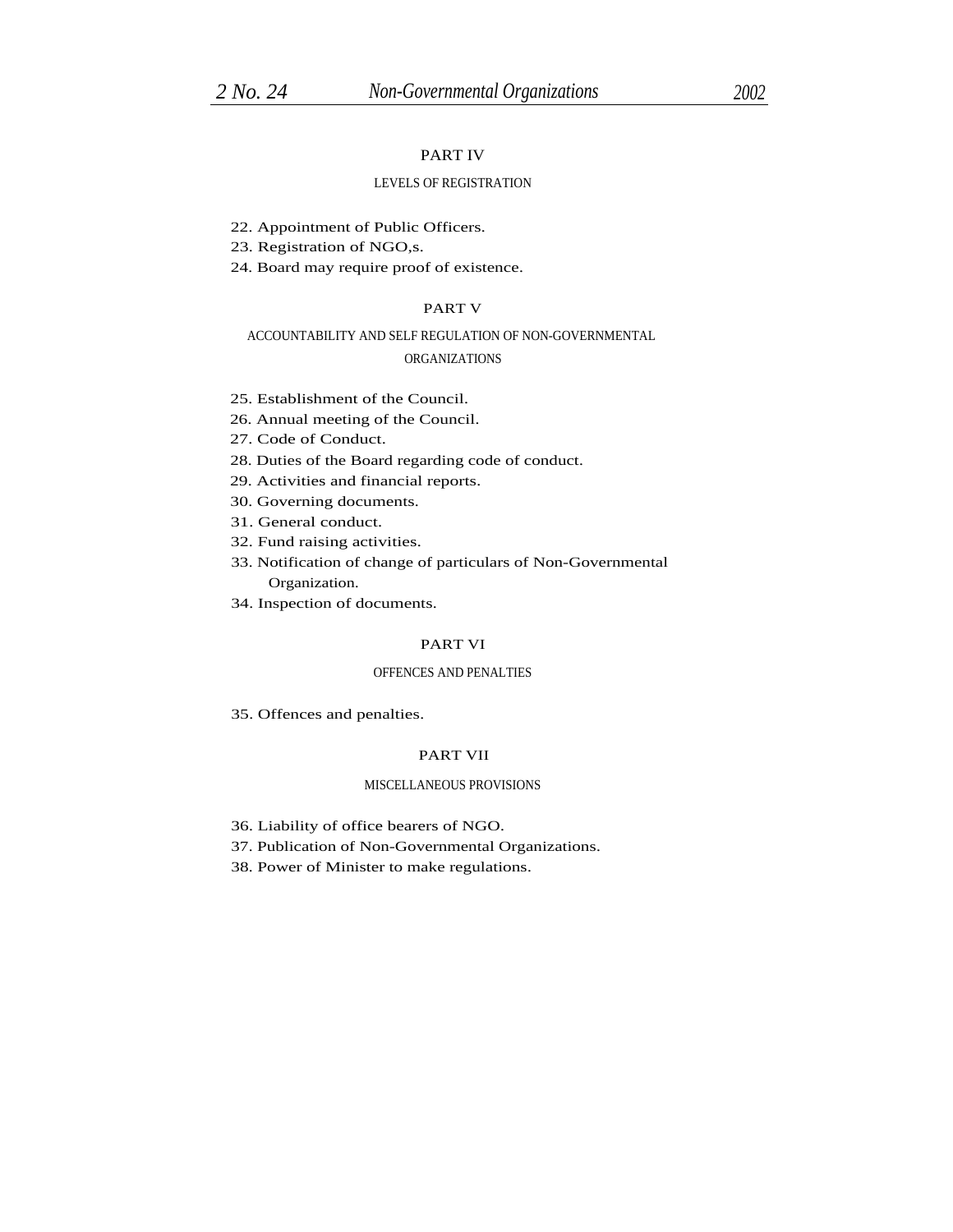# THE UNITED REPUBLIC OF TANZANIA



No. 24 OF 2002

I ASSENT,

..........

*President 14th December, 2002*

# **An Act to provide for registration of Non-Governmental Organizations with a view to coordinate and regulate activities of Non-Governmental Organizations and to provide for related matters.**

#### [...................]

ENACTED by the Parliament of the United Republic of Tanzania.

# PART I

#### PRELIMINARY PROVISIONS

1. This Act may be cited as the Non-Governmental Organizations Act, 2002 and shall come into operation on such date as the Minister may, by notice published in the *Gazette,* appoint.

and commencement

tion

Short title

lnterpreta- *2.* In this Act, unless the context otherwise requires-

"Board" means the Board established under section 6; ''certificate'' means the certificate of registration or a certificate of com-

pliance issued under this Act;

''Council'' means a National Council for Non Governmental Organizations established under section 25;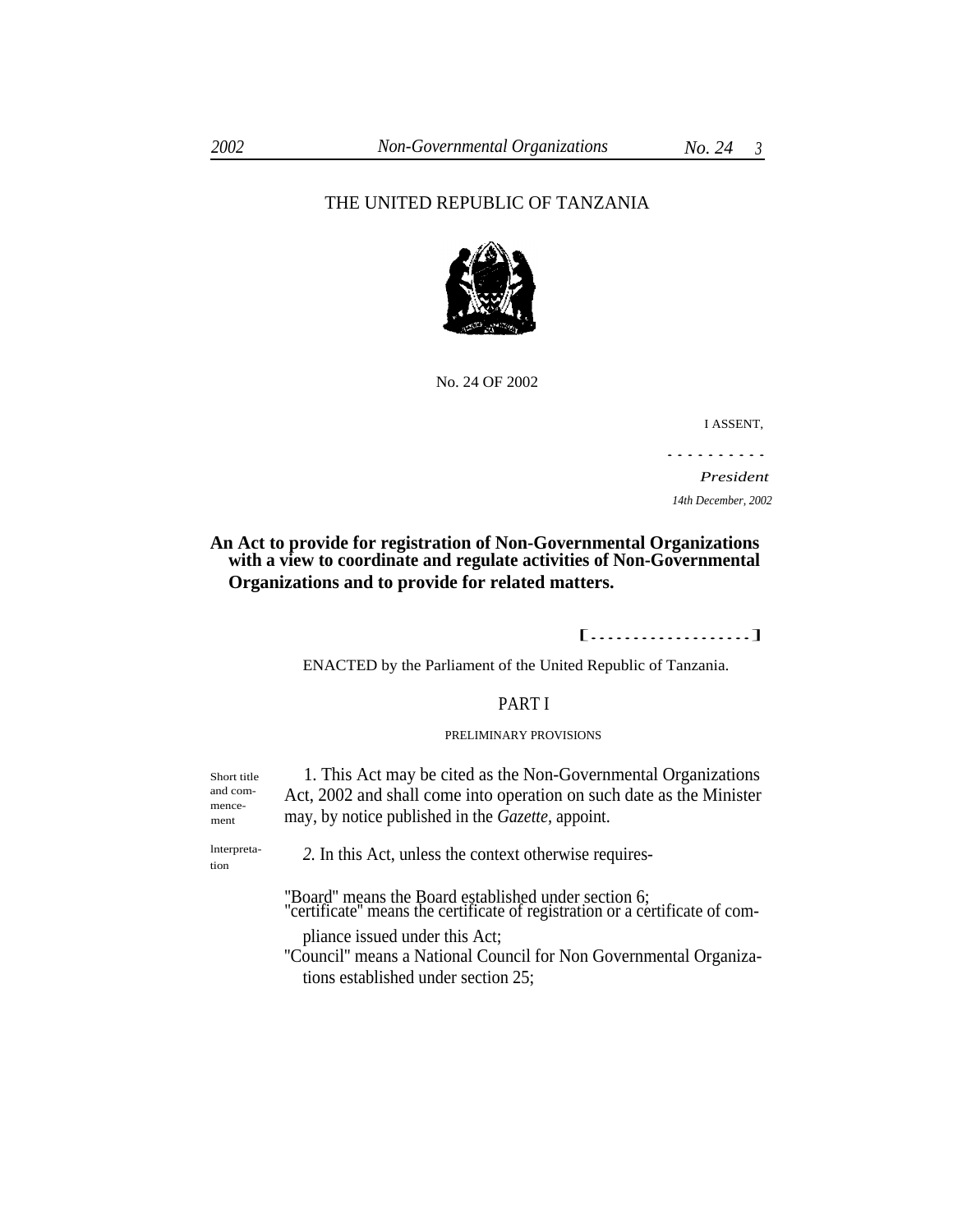''Director" means a Director for Non-Governmental organizations Coordination appointed under Section 3(l);

''International Non Governmental Organization" means a Non-Governmental Organization established outside Mainland Tanzania;

"National Non-Governmental Organization" means a Non Governmen-

tal Organization established in accordance with the Provisions of this Act and whose scope of Operation extends to more than two regions; ''Non Governmental Organization'' also known in its acronym "NGO''

means a voluntary grouping of individuals or organization which is autonomous, non-partisan, non profit making which is Organized locally at the grassroot, national or international levels for the purpose of enhancing or Promoting economic, environmental, social or cultural development or Protecting environment, lobbying or advocating on issues of public interest of a group of individuals or organization, and includes a Non-Governmental Organization, established under the auspices of a any religious Organization or faith Propagating organization' trade union, sports club, Political party, or commu\_ nity based Organization; but does not include a trade, union, a social club or a sports club, a political Party, a religious Organization or a community based organization;

"Minister'' means the Minister responsible for Non Governmental Organizations;

''public interest'' includes all forms of activities aimed at providing for and improving the standard of living or eradication of poverty of a given group of people or the public at large;

"register means the register of Non Governmental Organizations;

''public officer'' means a Public Officer appointed Pursuant to the provisions of section 22(l).

### PART 11

# ADMINISTRATION AND COORDINATION OF NON GOVERNMENTAL ORGANIZATIONS

3.-(1) There shall be appointed by the President a public officer to Director be the Director for Non-Governmental Organizations Coordination. for Non

Governmental

(2) The Director for Non Governmental Organizations Coordination Organizashall be the Registrar Of Non Governmental Organizations and a link  $\frac{\text{tions}}{\text{Coordinates}}$ between the Government and Non Government Organizations.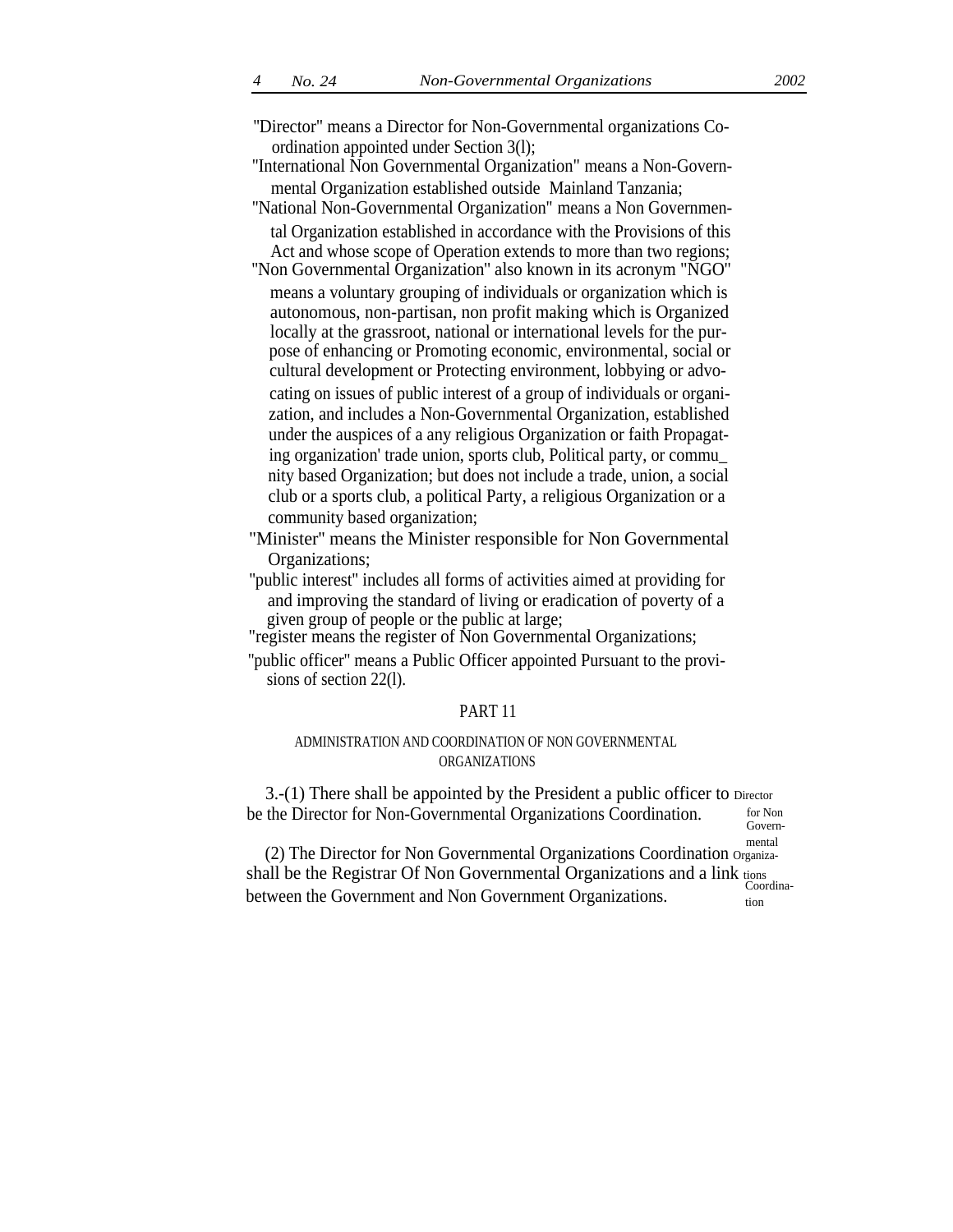and duties of the

- Functions 4.-(1) Functions and duties of the Director shall include-
- Director (a) to advise on policy and other matters regarding Non Governmental Organizations;
	- (b) to ensure proper implementation of this Act;
	- (c) to ensure that operations of Non Governmental Organizations are available for the Government and the public for consumption;
	- (d) to encourage co-operation with sector Ministries in matters relating to Non Governmental Organizations;
	- (e) to register Non Governmental Organizations;
	- (f) to keep and maintain register of Non Governmental Organizations;
	- (g) to keep records and reports regarding Non Governmental Organizations;
	- (h) to appoint public officers under this Act;
	- (i) to perform such other duties as may be assigned to him by the Board.
	- (2) The Director shall be the Secretary to the Board.

The Register of NGO's

5.-(1) There shall be a register of Non-Government Organizations, wherein shall be entered all matters relating to Non Governmental Organizations provided for by this Act.

(2) Each Non Governmental Organization shall be identified by a certificate of Registration issued to it by the Registrar.

Establishment of the Board

6. -(1) There shall be established a Board to be known as the Non Governmental Organizations Coordination Board.

(2) The provision of the Schedule to this Act shall have effect as to the composition, tenure of office, proceedings at meetings of the Board and other matters relating to the Board.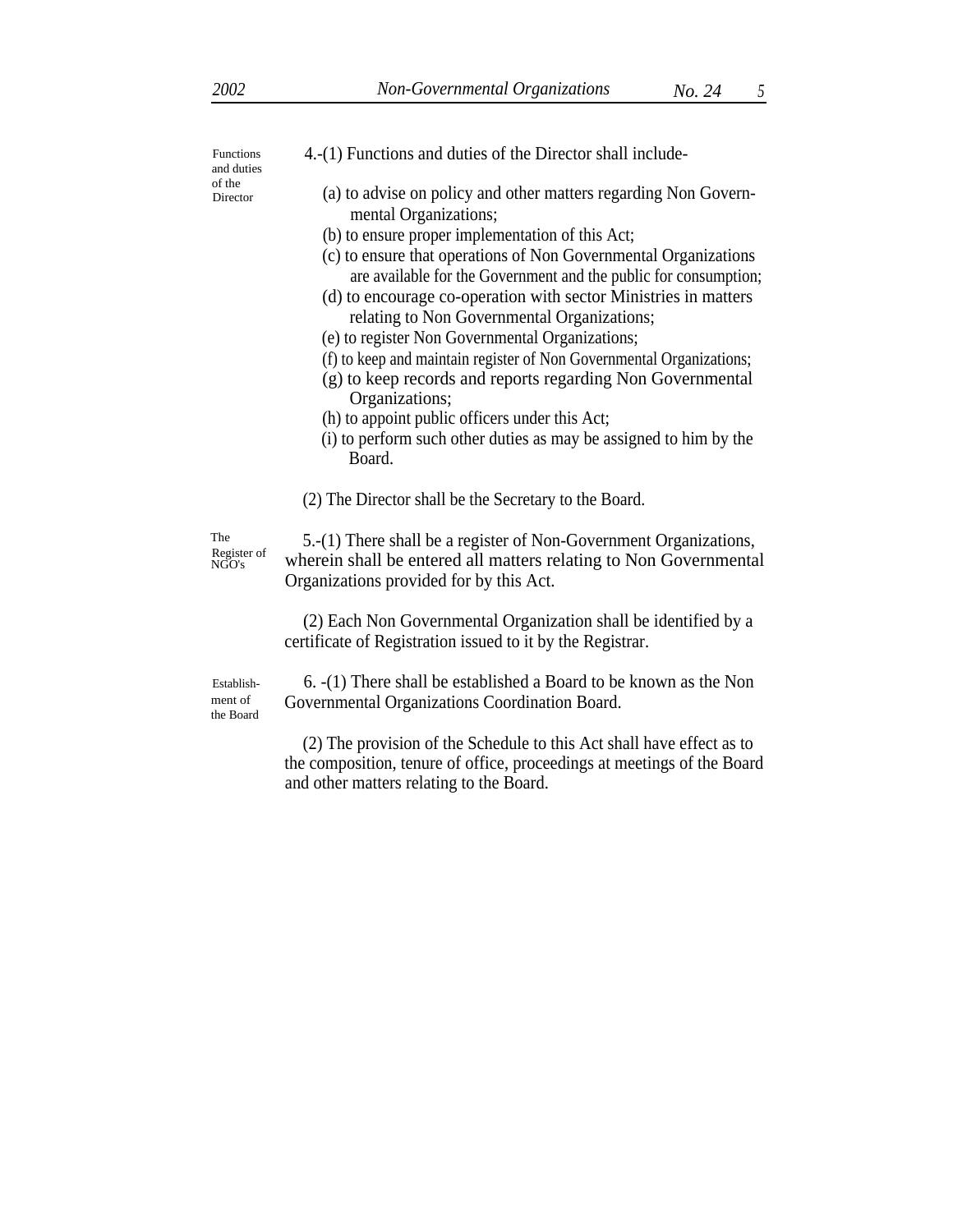| 7. -(1) The functions of the Board shall Include-                                                                                                                                                                                                                   | <b>Functions</b> |
|---------------------------------------------------------------------------------------------------------------------------------------------------------------------------------------------------------------------------------------------------------------------|------------------|
| (a) to approve and coordinate registration Of Non-Governmental<br>Organizations;                                                                                                                                                                                    | of the<br>Board  |
| (b) to facilitate the implementation of the national Non Govern-<br>mental Organizations policy;                                                                                                                                                                    |                  |
| (c) to facilitate and co-ordinate activities of Non-Governmental<br>Organizations;<br>(d) to approve application for registration or certificate of compliance;                                                                                                     |                  |
| (e) to direct suspension or cancellation of any Non Governmental<br>Organization;                                                                                                                                                                                   |                  |
| (f) to examine the annual reports of Non Governmental organiza-<br>tions:                                                                                                                                                                                           |                  |
| (g) to advise the Government on the activities Of Non Govern-<br>mental Organizations;                                                                                                                                                                              |                  |
| (h) to review the register of Non Governmental Organisations.<br>(i) to Provide Policy guidelines to Non Governmental Organiza-<br>tions for harmonizing their activities in the light of the na-<br>tional development plan;                                       |                  |
| (i) to receive, discuss and approve regular reports of the Council<br>and advice on strategies for efficient planning and co-ordina-<br>tion of activities of Non Governmental Organizations;<br>(k) to facilitate information sharing and Providing guidelines for |                  |
| letwOrking between Non-Governmental organizations and the<br>Government;                                                                                                                                                                                            |                  |
| (1) to investigate and to inquire into any matter in order to ensure<br>adherence with the constitution of each Of such Non Govern-<br>mental organizations;                                                                                                        |                  |
| (m) to Perform such Other functions as may be directed by the<br>Minister.                                                                                                                                                                                          |                  |
| (2) The Board shall, for the purpose of efficient Performance of its<br>functions-                                                                                                                                                                                  |                  |

(a) appoint any number of officers as may be required;

(b) delegate to the Director the exercise of the Powers or the performance of any of its functions.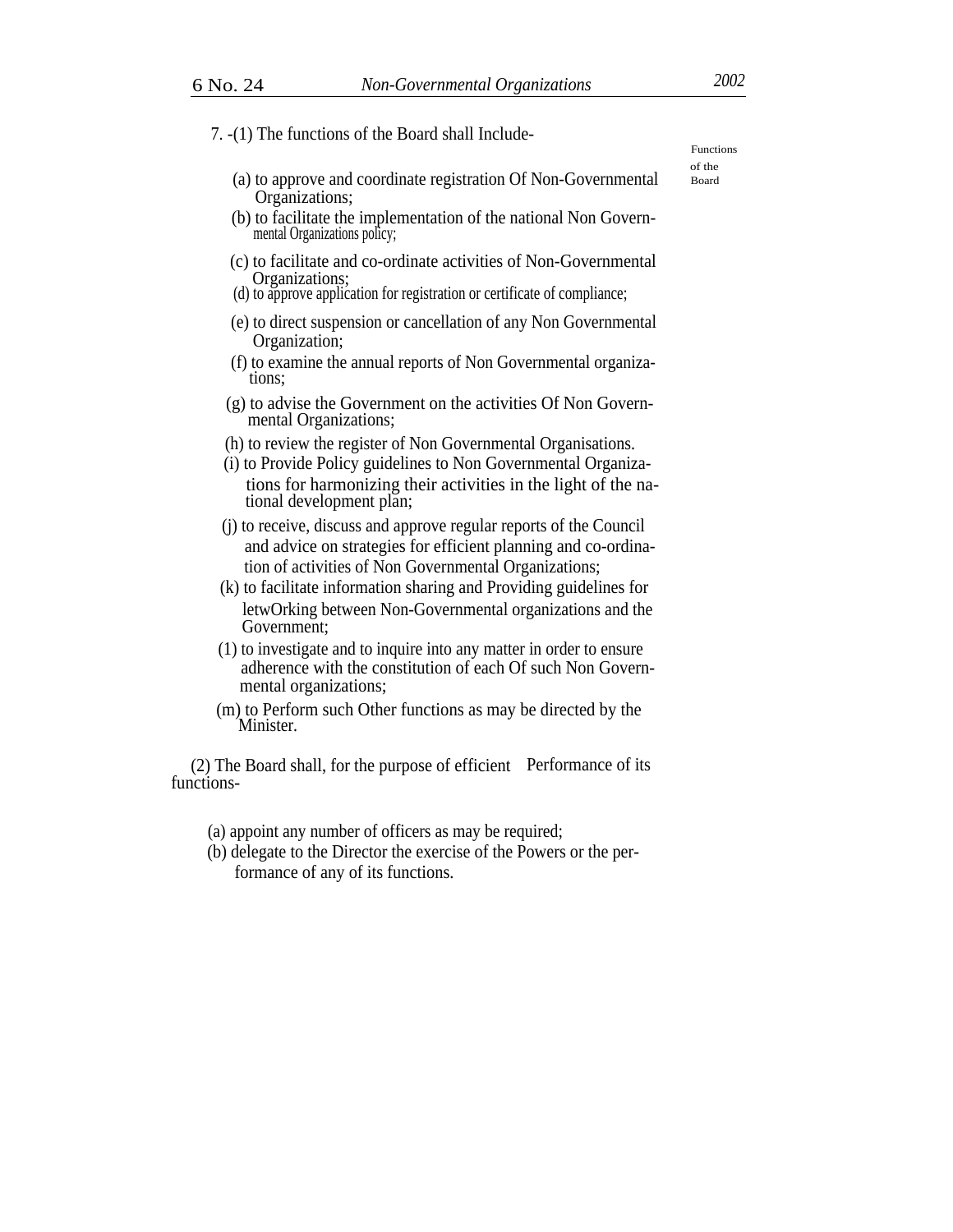(3) In performing its functions under this Act, the Board shall maintain as far as practicable, a system of consultation, coordination and cooperation with Ministries, Government institutions or any other public or private bodies established under any written law, having functions similar to those which are performed by any given Non Governmental Organizations.

Fund of the Board

- Sources of  $\qquad 8. -1$  The funds of the Board shall consist of-
	- (a) any sums as may be appropriate by the Parliament;
	- (b) funds or assets which may vest in or accrue to the Board from other sources by way of fees, grants or in any other way;
	- (c) any sums which the Board may borrow for its own purpose,

(2) The Board may-

- (a) invest any of its funds in securities in which the trustees may, by law deal in any trust fund or in any other securities, which the Board may determine; and
- (b) deposit with a bank any money not immediately required for the use by the Board.

Annual estimates

9. -(1) The Board shall, before the commencement of a financial year, cause to be prepared, estimates of the revenue and expenditure for that year.

(2) The annual estimates shall make provision for all estimated expenditure of the Board for a financial year concerned, and the Board shall in particular, approve recurrent and development expenditure.

 (3) The annual estimates shall be submitted to the Minister who shall cause them to be laid before the National Assembly within three months from the date of their submission to him.

(4) No expenditure shall be incurred for the purpose of the Board except in accordance with the annual estimates.

 $\frac{\text{Books of}}{\text{accounds}}$  10. -(1) The Board shall keep proper books of accounts.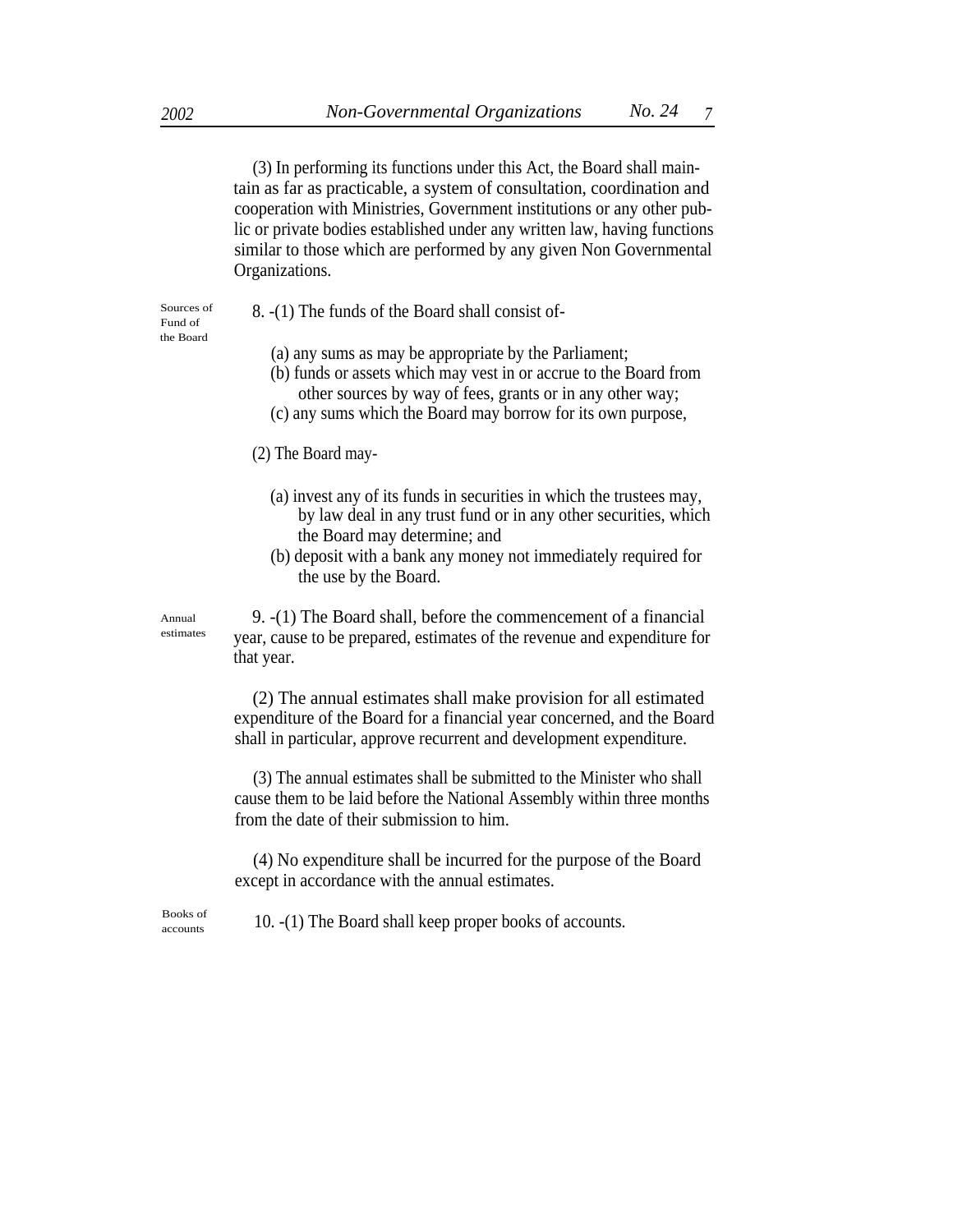(2) Within three months from the end of each financial year, the Board shall submit to the Controller and Auditor General accounts of the Board together with-

- (a) a statement of financial activities and income and expenditure during that financial year, and
- (b) a statement of assets and liabilities of the Board existing at the end of such financial year.

(3) The accounts of the Board shall be audited by the Controller and Auditor General.

#### PART III

PROCEDURE FOR REGISTRATION OF NON GOVERNMENTAL- ORGANIZATIONS

11.- (1) Each Non Governmental Organization shall be required to register with the Registrar pursuant to the Provisions of this Act.

Requirement to register

(2) Without Prejudice to the Provisions of subsection (1), a Non Governmental Organization may, where its status requires registration to be made under any other written law, apply for registration under such other law.

(3) A Non Governmental Organization which is registered or established under any other written law shall apply to the Registrar for a certificate Of compliance.

(4) A certificate Of compliance shall be issued upon satisfaction by each of such Non Governmental Organization of the terms and conditions for registration under this Act and shall have similar effect as a certificate Of registration issued under this Act.

(5) No fee shall be charged and payable for an application for a certificate Of compliance.

12.- (1) A group of persons who wish to apply for registration of a Non Governmental Organization shall make application in the prescribed  $A_{\text{pplicat}}$ form to the Registrar.  $\frac{reg}{ion}$ 

ion for registrat-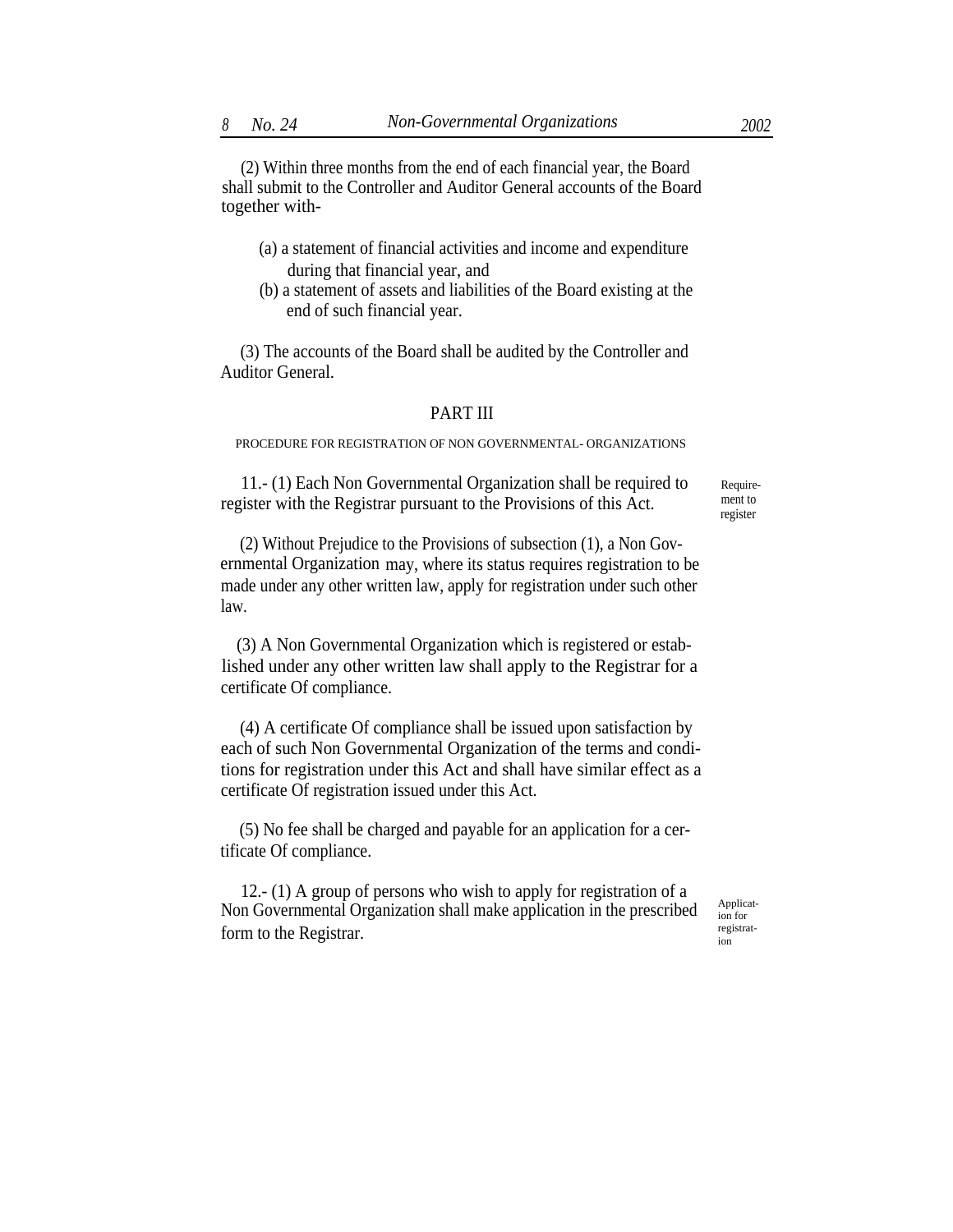(2) An application for registration shall be submitted by one or more persons, being founder members, which shall be accompanied by:

- (a) a copy of the constitution of the Non Governmental Organization;
- (b) minutes containing full names and signature of founder members;
- (c) personal particulars of office bearer;
- (d) address and physical location of the head office of the Non Governmental Organization.
- (e) an application fee; and
- (f) any other particulars or information as may be required by the Registrar.

Application to be referred to the Board

13. -(1) The Registrar shall within one month after receiving an application refer the application together with his recommendations to the Board for consideration.

(2) The Board shall within a period of two months after receiving the application and recommendations consider and make determination of the matter.

- (3) The Board may, in determining the matter-
	- (a) approve and direct the Registrar to register the Non Governmental Organization; or
	- (b) refuse to approve the application and direct the Registrar to inform the applicant or applicants accordingly.

Refusal of registration

- 14. -(1) The Board may refuse to approve application for registration of a Non Governmental Organization if it is satisfied that-
	- (a) the activities of a Non Governmental Organizations are not for public interest or are contrary to any written law; or
	- (b) the application has given false or misleading information in any material particular; or
	- (c) on the recommendation of the Council, the Non Governmental Organization should not be registered.

(2) Where the Board has refused registration of a Non Governmental Organization, it shall, within twenty one days, notify the applicant of the reasons for the refusal.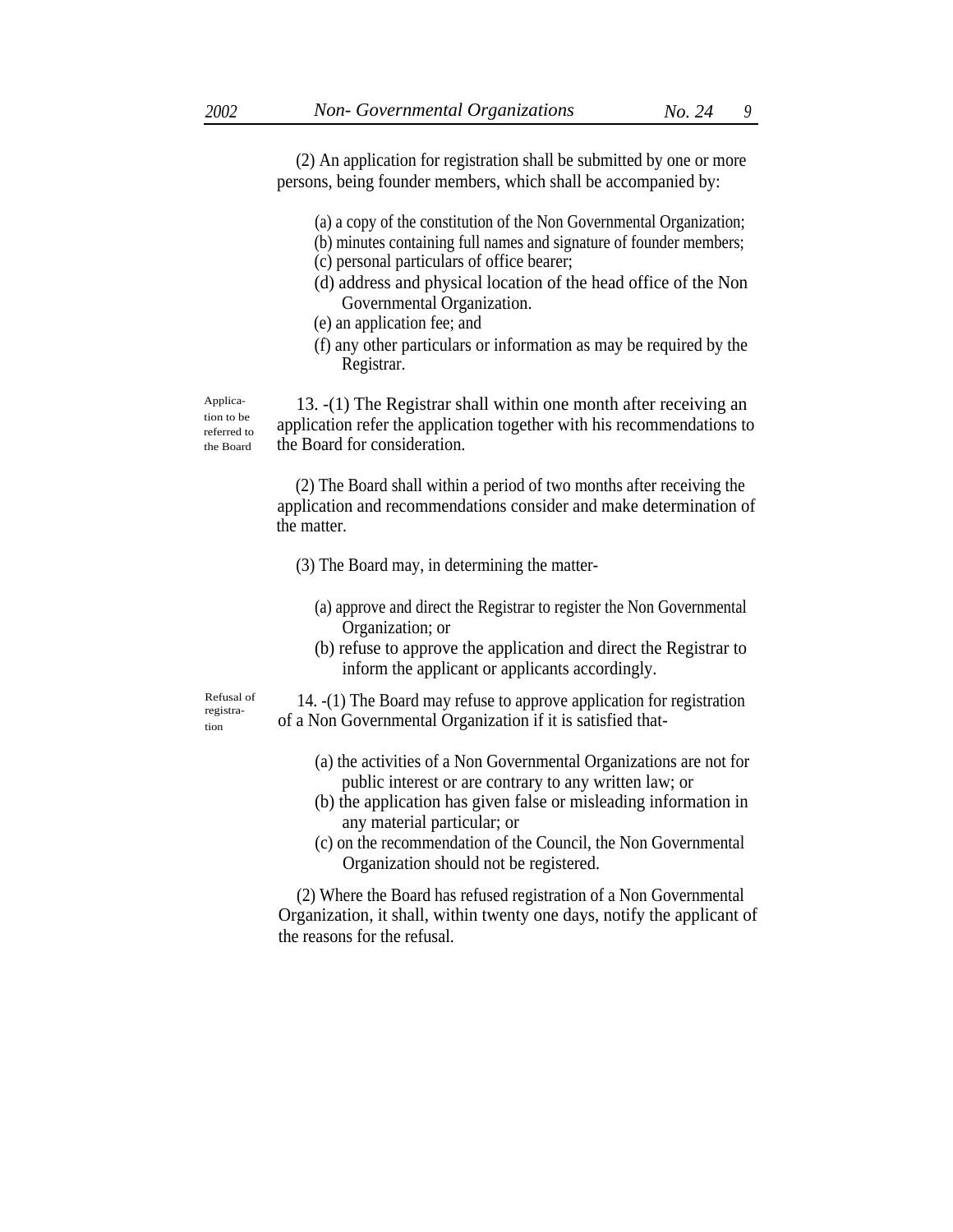15. Any applicant who is not satisfied with the decision of the Board Appeal may appeal to the Minister.

16.-(1) Where the applicant is not satisfied with the decision of the Board he may apply to the Board for review of its earlier decision.

(2) Where the applicant does not wish to apply to the Board for review, he may appeal to the Minister against the decision of the Board.

(3) On receipt of the appeal, the Minister shall, within two months from the date of receiving the appeal consider and make determination of the appeal.

(4) In determining the appeal the Minister may-

(a) uphold, quash or vary the decision of the Board;

- (b) require the Board to revise or review its decision;
- (c) require the Board to inquire into specific information from the appellant and make further consideration of the application.

17.-(1) The Registrar shall upon registration of a Non Governmental Organization issue a certificate of registration.

- (2) The Certificate of registration shall contain- tion
	- (a) the name and address of the Non Governmental Organization;
	- (b) the area of operation of the Non Governmental Organization; and
	- (c) such terms and conditions in respect of which a certificate is issued,

18. A certificate Of registration shall be a conclusive evidence of the authority to operate as specified in the constitution or in the certificate Of registration.

19. Where the Board has approved the registration of a Non Governmental Organization whose employees are not citizens of the United Republic it shall make recommendation to the Civil Service Department which shall further forward its opinion to Director of Immigration Services for the issuance of working permit in accordance with the provisions of the Immigration Act, 1995.

**Certificate** of Registra-

Effect of registration

Permits

Review by the Board or appeal to the

Minister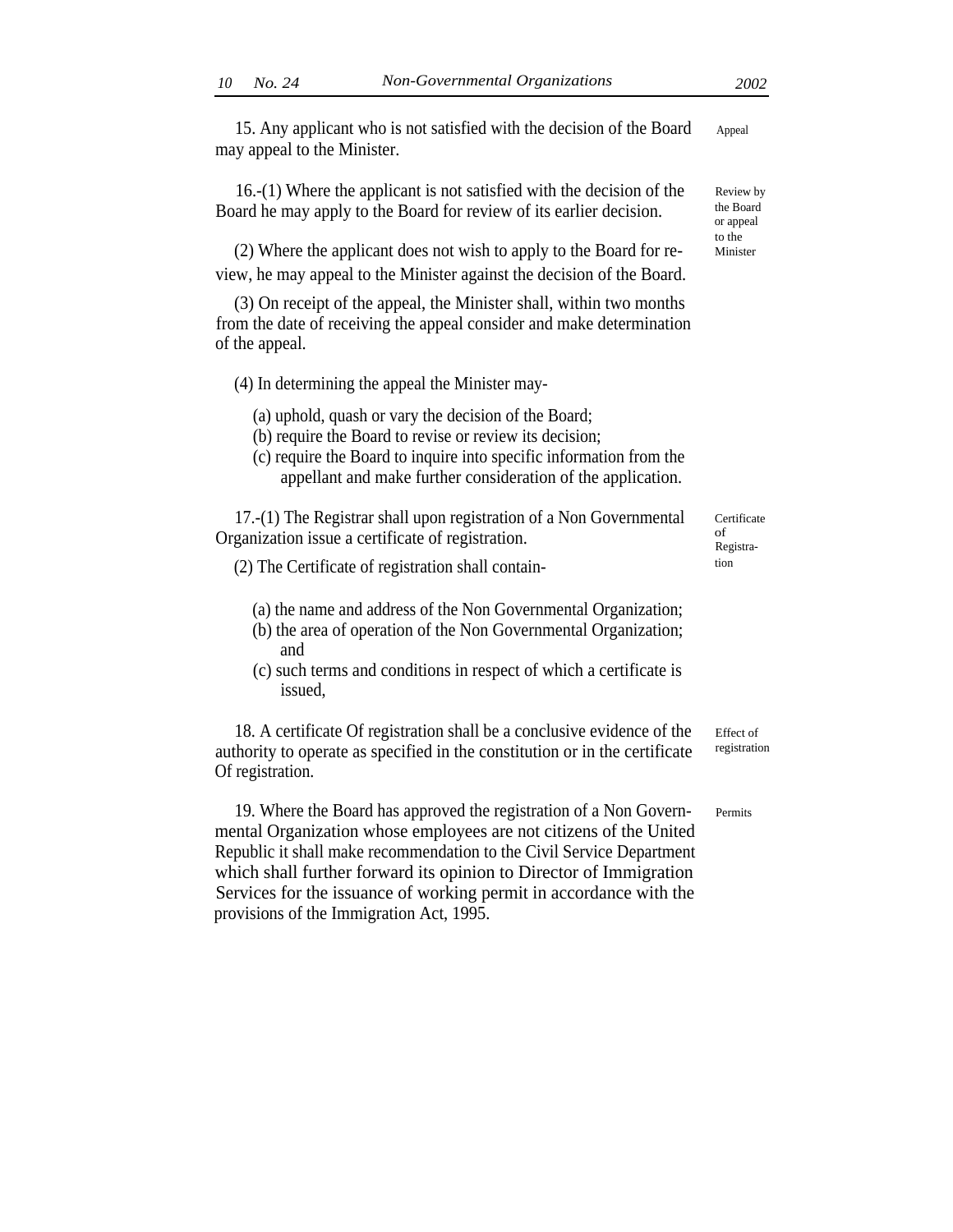Suspension or cancelia-

20. -(1) Subject to Section 21, the Board may suspend or cancel a certificate of registration if it is satisfied that-

- tion of (a) the terms or conditions prescribed in the certificate have been violated,
	- (b) the Non Governmental Organization has ceased to exist;
	- (c) the Non Governmental Organization operates in variance to its constitution, or
	- (d) the Council has submitted, to the satisfaction of the Board, recommendation for its suspension or cancellation.

(2) Where the Certificate of registration has been suspended or cancelled the Board shall direct the Registrar.

- (a) to notify the relevant Non Governmental Organization; or
- (b) to order such Non Governmental Organization to stop its operations; or
- (c) to remove the name of such Non Governmental Organization from the register.

Procedure for suspension or cancellation

21. -(1) Where the holder of a certificate is in default of the terms and conditions in respect of which a certificate was issued or is in violation of section 20, the Registrar may serve on the holder a default notice in writing specifying the nature of the default.

(2) Upon receipt of the default notice, the holder shall make representation in writing to the Registrar regarding remedy or rectification of the default.

(3) Where the holder has failed to remedy or rectify the default within time specified in the default notice or has not made a representation satisfactory to the Registrar, the Registrar shall submit to the Board recommendation for suspension or cancellation of a certificate.

(4) If the Board is satisfied that a holder of a certificate is in default as provided for in subsection (1), it shall direct the Registrar to suspend or cancel the certificate.

(5) A holder whose certificate has been suspended or cancelled may apply to the Board for review of the decision to suspend or cancel the certificate if he is dissatisfied by the reasons for such suspension or cancellation.

(6) A holder of a certificate who is dissatisfied by the decision of the Board to suspend or cancel a certificate may appeal to the Minister.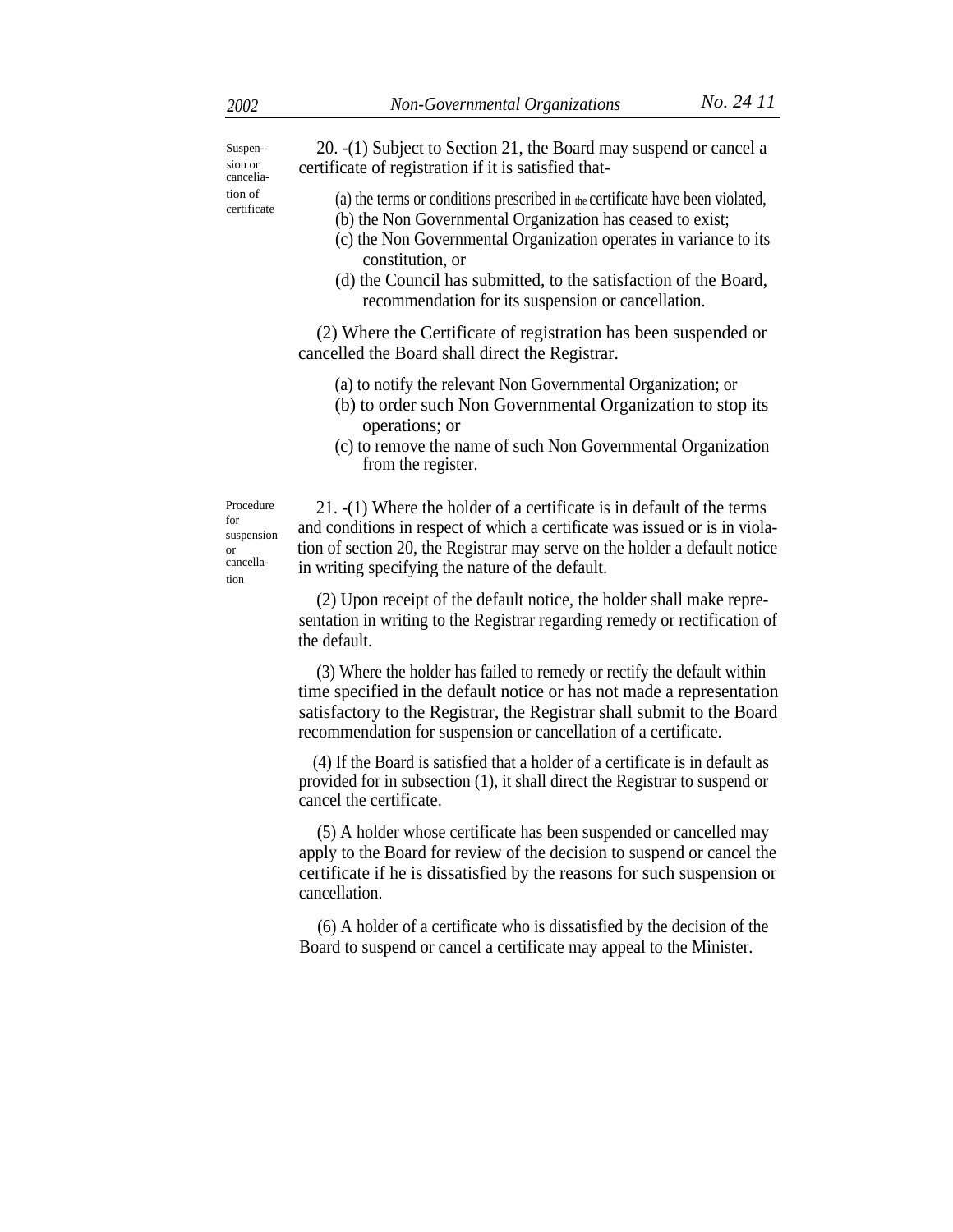# PART IV

# LEVELS OF REGISTRATION

22.-(1) The Registrar shall, for the purpose of facilitating registration at the regional and district levels, appoint for each region or each district, a public officer from amongst public officers within the region or district,

(2) Subject to subsection (3) of section 23, a public officer appointed under subsection (1) shall on behalf of the Registrar-

- (a) register Non Governmental Organizations within the region or district for which he is appointed; and
- (b) issue certificates of registration or, as the case may be, certificates of compliance.

23.-(1) Where a Non Governmental Organization is intended to Operate within a certain district the application for its registration shall only be submitted to the public officer for that district.

(2) Where a Non Governmental Organizations is intended to operate in the whole region the application for its registration shall be submitted to the public officer appointed for the region.

(3) A Non Governmental Organization whose scope of operation covers more than One region and an International Non Governmental Organization shall be registrable at the national level by the Registrar.

(4) Where the public officer has registered a Non Governmental Organization, he shall make a report to that effect and submit it to the Registrar.

(5) The Minister shall by regulations prescribe the procedure to be applied by public officers in the registration of Non Governmental Organizations.

**Registration of NGO's at various**

**levels**

Appointment of public officers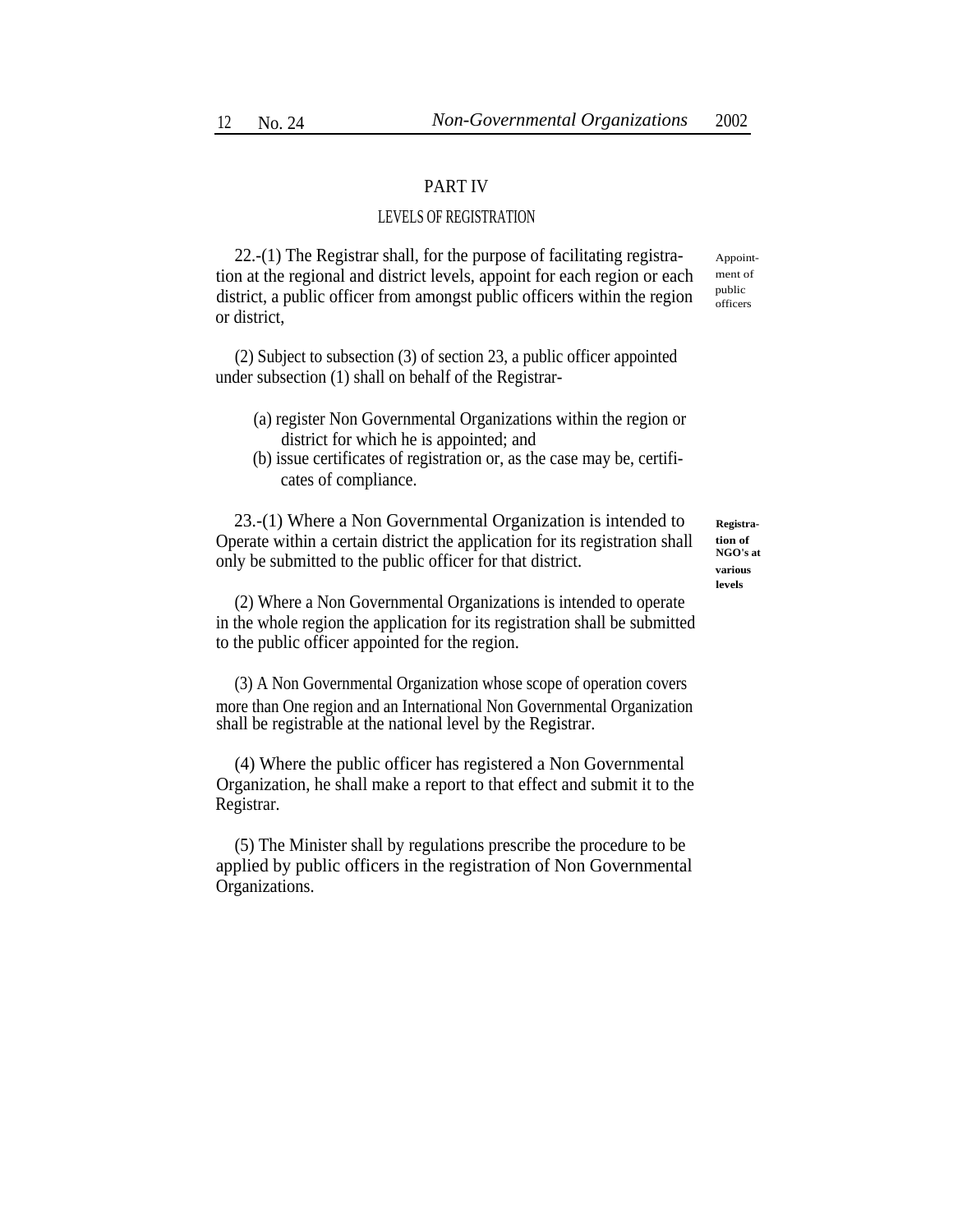24. -(1) Where the Board has reason to suspect that 9 Non Governmental Organization has ceased to exist, it may issue a notice in writing to the office bearers of that Non Governmental Organization or publish a notice in a newspaper widely circulating in Mainland Tanzania, requiring it to submit to the Board within a period of thirty days, proof of its existence. Board may

> (2) Where the Non Governmental Organization fails to submit to the Board Proof of its existence, the Board may direct the Registrar to cancel the certificate Of its registration and remove its name from the register.

### PART V

# ACCOUNTABILITY AND SELF REGULATION OF NON GOVERNMENTAL ORGANIZATIONS

ment of the Council

Establish- 25.- (1) There shall be established an umbrella organization for Non Governmental Organizations to be known as the National Council for Non Governmental Organizations.

> (2) The Council shall be a collective forum of Non Governmental Organizations for the Purposes of co-ordination and networking of all Non Governmental Organizations operating in Mainland Tanzania.

> (3) The Council shall be composed of thirty members as may be appointed by Non Governmental Organizations to represent their respective interests.

> (4) No person, body of persons or a Non Governmental Organization shall, after the establishment of the Council, perform or claim to perform anything which the Council is empowered or required to do under this Act.

meeting of Council

Annual 26. -(l) The Council shall convene annually for the purpose of coordination and networking of all Non Governmental Organizations.

> (2) The Council shall at its first annual meeting appoint the office bearers and Promulgate rules of procedure for efficient administration and coordination of the activities of Non Governmental Organizations.

require proof of existence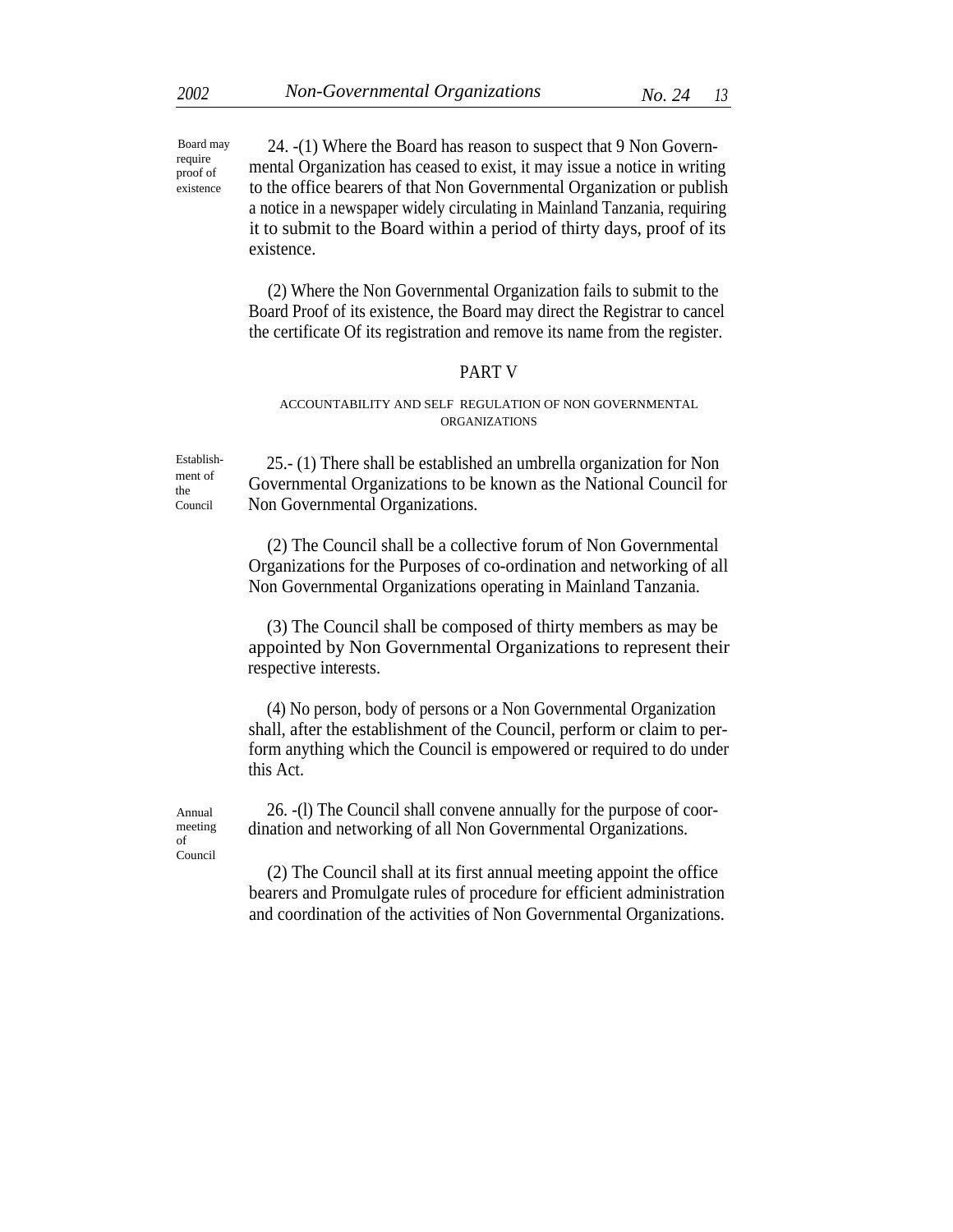(3) The office bearers of the Council Shall hold office for a period of three

years, and may be eligible for reappointment for only another one term.

27.  $-(1)$  The Council shall develop and cause to be adopted a code of  $C_{\text{ode of}}$ conduct and such other regulations which shall facilitate self-regulation conduct of Non Governmental Organizations.

(2) The code of conduct shall be adopted by a resolution at an annual Meeting of the Council.

28. -(1) The Board shall have the duty to ensure that the code of conduct, regulations and rules developed by the Council are consistent with the national Policy for Non Governmental Organizations and the laws of the land.

(2) The Board shall cause the code of conduct and regulations or rules developed by the Council to be published in the *Gazette.*

29- (1) Each Non Governmental Organization shall for every Activities calendar year:  $\qquad \qquad \text{and}$  and  $\qquad \text{and}$  and  $\qquad \text{and}$  and  $\qquad \text{and}$  and  $\qquad \text{and}$  and  $\qquad \text{and}$  and  $\qquad \text{and}$  and  $\qquad \text{and}$  and  $\qquad \text{and}$  and  $\qquad \text{and}$  and  $\qquad \text{and}$  and  $\qquad \text{and}$  and  $\qquad \text{and}$  and  $\qquad \text{and}$ 

financial reports

- (a) Prepare a report of its activities which shall be made available to the Public, the Council, the Board and other stake holders;
- (b) Prepare an annual audited report and submit copies thereof to the Council and the Board.

30. -(1) The constitution and other documents submitted by founder Governing members to the Registrar at the time of making application for registration documents or any subsequent consistitution and documents submitted to the Registrar shall be the governing documents in respect of such Non Governmental Organization.

(2) No Non Governmental Organization shall operate or perform its functions contrary to its governing documents.

31. Each Non Governmental Organization shall have the duty:  $\epsilon_{\text{General}}$ 

- (a) to respect the laws governing its operations.
- (b) to respect the culture and traditions of the people and communities in which it operates unless such culture and traditions are contrary to any other written law;

Duties of the Board regarding code of conduct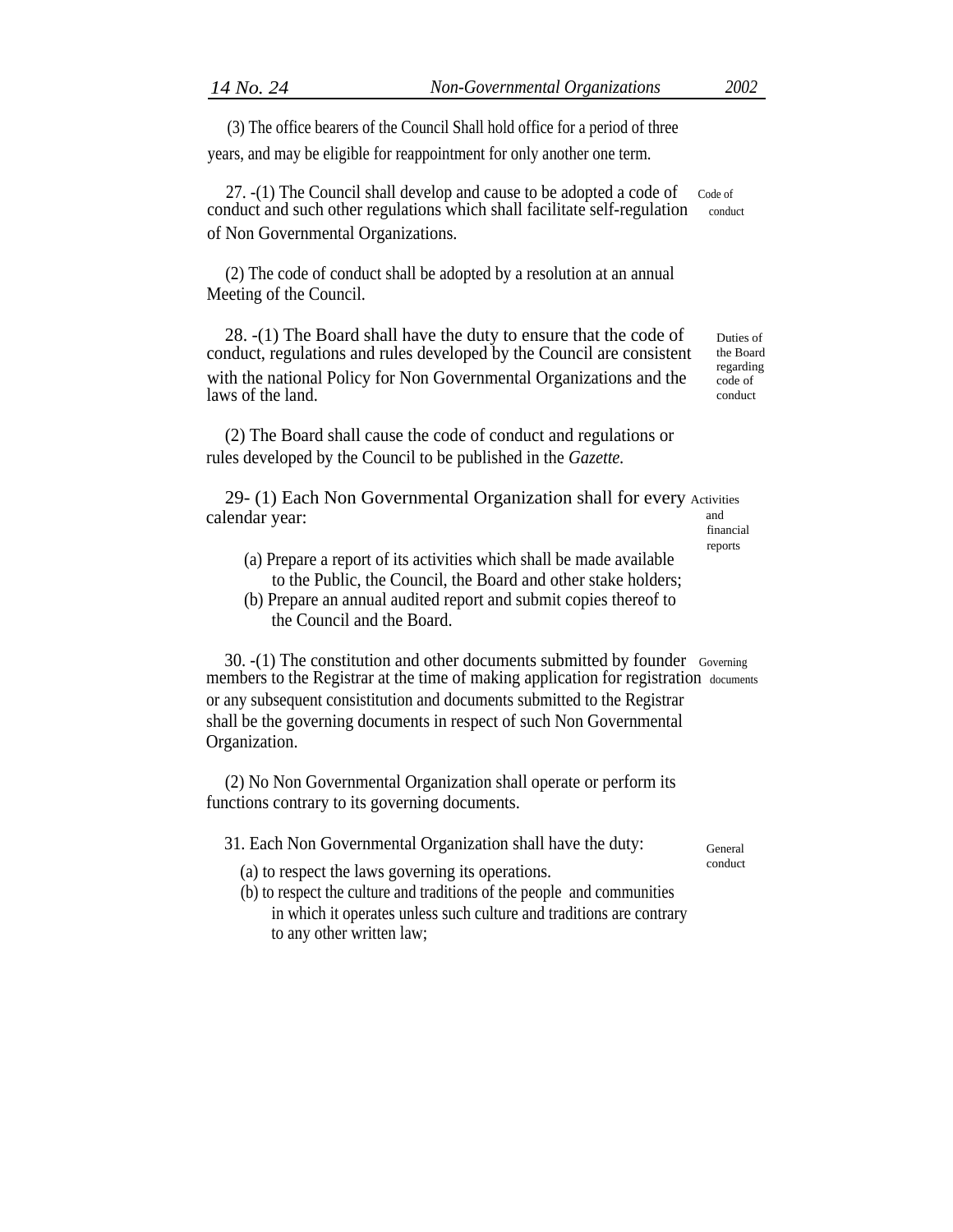- (c) in the case of an International Non Governmental Organization-
	- (i) to foster and promote the capacities and abilities of other Non Governmental Organizations;
	- (ii) to participate in activities of the Council; and
	- (iii) to refrain from doing any act which is likely to cause competition or misunderstanding among Non Governmental Organizations.

32. Non Governmental Organization registered under this Act shall be entitled to engage in legally acceptable fund raising activities.

33. -(1) Any change in the constitution, name or name of office bearers by a Non Governmental Organization shall be notified to the Registrar in writing.

 $\Gamma_{\text{metal}}$  (2) A notice to the Registrar shall be accompanied by-

- <sup>tion</sup> (a) a copy of resolution certified by office bearers stating that the resolution complies with its governing documents; and
	- (b) a copy of the certificate of registration.
	- (3) The Registrar shall after receiving notification-
		- (a) enter into the register all changes as submitted in the notification;
		- (b) where necessary, issue a new certificate of registration; and
		- (c) remove from the register particulars of the Non Governmental Organization as may be necessary,

(4) Where the Registrar has made changes in the Register in respect of the particulars of a Non Governmental Organization, he shall inform the Board.

Inspection Of documents

34.-(1) Members of the public shall have right of access to and inspect any documents of any Non Governmental Organization at the office of the Registrar.

(2) The Minister shall prescribe the circumstances and the manner in which the public shall exercise the right of access to and inspect such documents.

activities Notifica-

Fund raising

tion of change of particulars of Non<br>Govern-Organiza-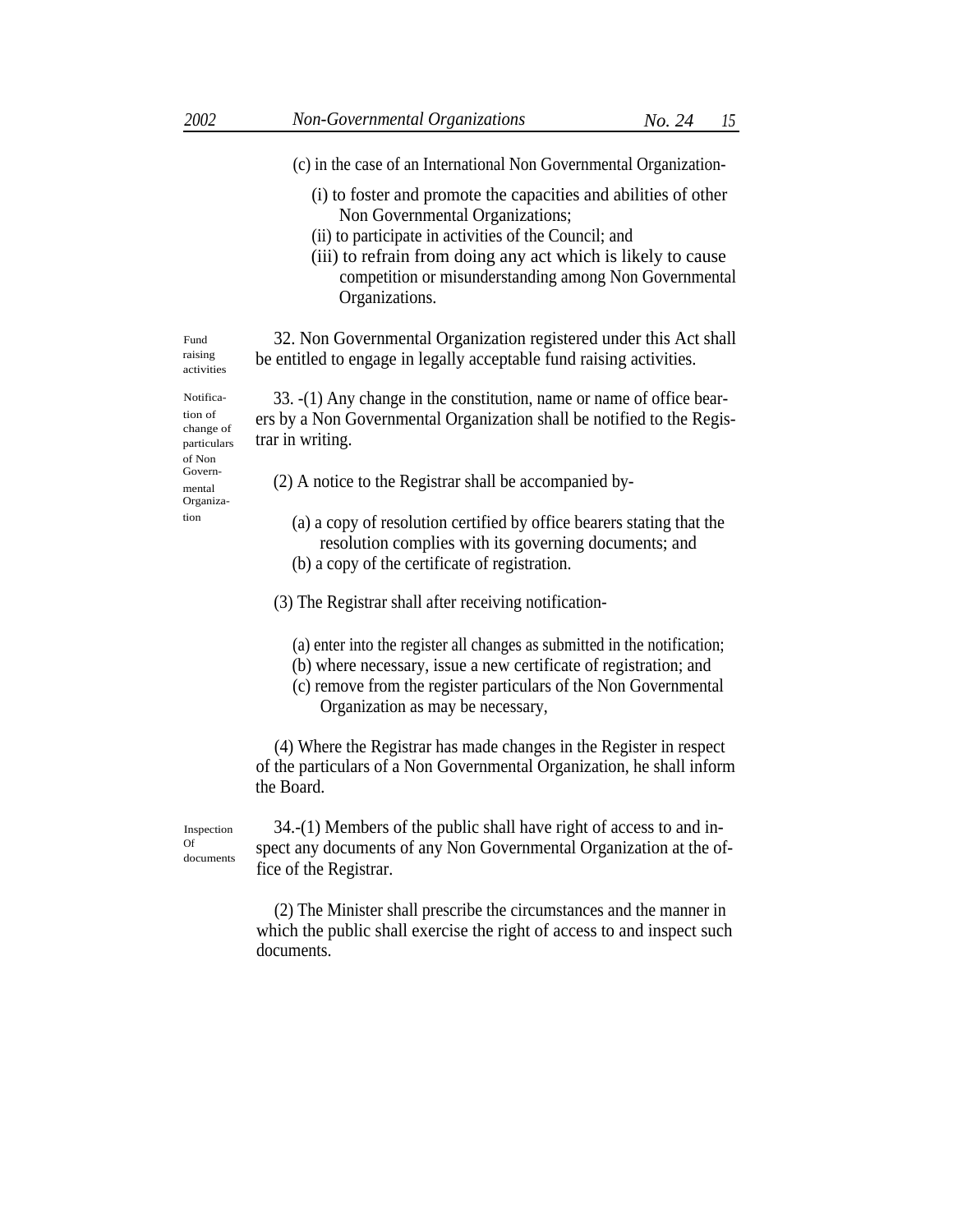# PART VI

#### OFFENCES AND PENALTIES

35.-(1) Any person who- Offenses

- (a) forges or, utters any document for the purposes of procuring registration;
- (b) makes false statements in respect of an application for registration;
- (c) conducts fund raising activities contrary to this Act;
- (d) operates a Non Governmental Organization without obtaining registration under this Act; or
- (e) violates the code of conduct, or contravene any regulation or rules made under this Act,

commits an offence and shall on conviction be liable to a fine not exceeding five hundred thousands shillings or to imprisonment for a term not exceeding one year or to both such fine and imprisonment.

(2) A person convicted of an offence under this section shall be disqualified from holding office in any Non Governmental Organization operating in Mainland Tanzania for a period not exceeding five years.

(3) Notwithstanding subsection (1), a person who contravenes the provisions of this Act may, in lieu of the institution of the criminal charges against him pursuant to this Act, be proceeded against under the provi- cap. 16 sions of the Penal Code.

36.-(1) For the purposes of Section 35, where an offence has been committed under this Act by a Non Governmental Organization, any of the office bearers of such Non Governmental Organization shall be liable to be proceeded against and be punished accordingly, unless any of such office bearer proves to the satisfaction of the Court that he had no knowledge, and could not, by the exercise of reasonable diligence, have had knowledge, of the commission of the offence.

(2) Without prejudice to subsection (1), where a Non Governmental Organizations and, or any of its office bearer has committed an offence, the court may order that such Non-Governmental Organization and, or any of its office bearer to pay a fine not exceeding fifty thousand shillings for every day during which the commission of the offence continues.

and penalties

Liability of office bearers of NGO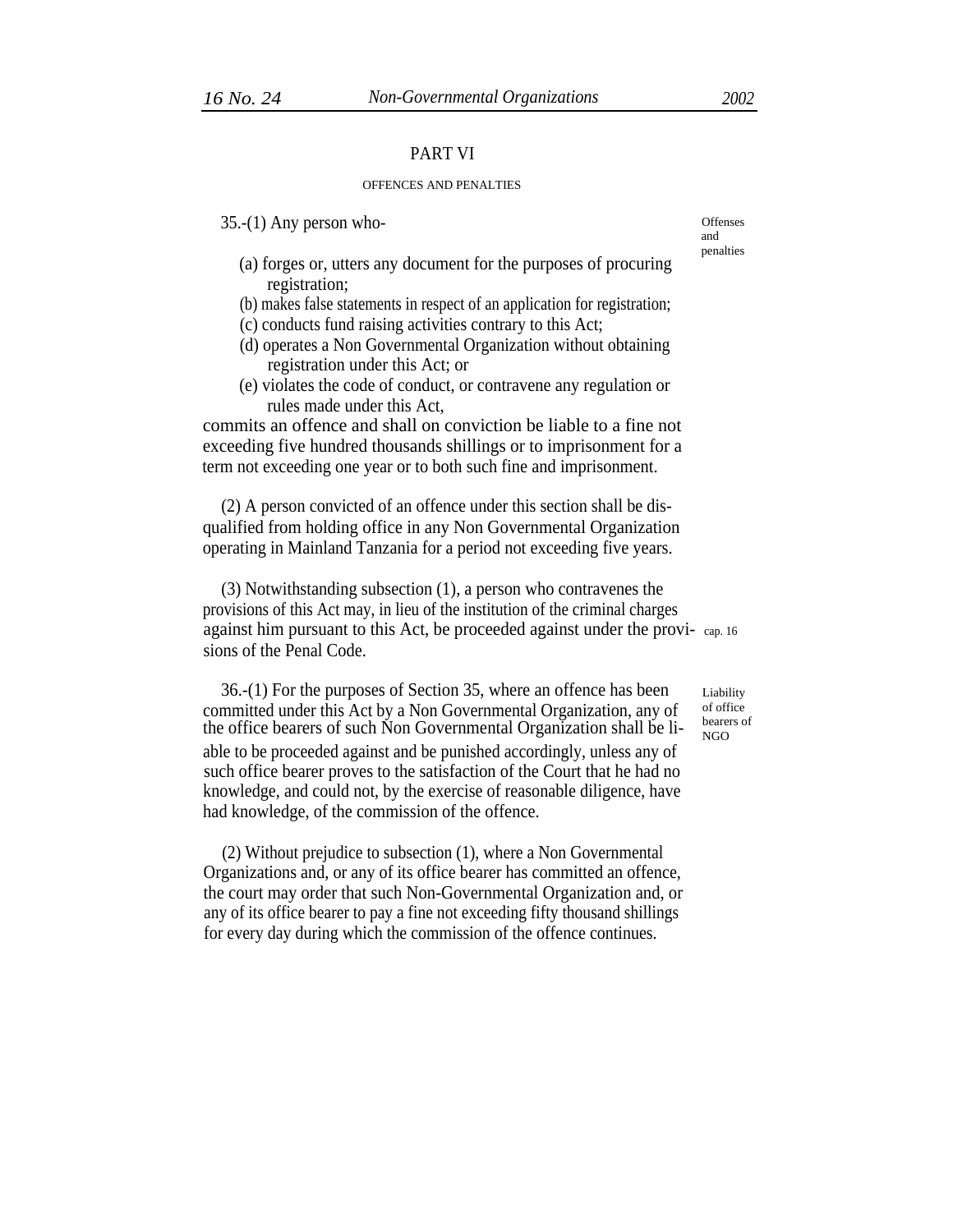#### PART VII

#### MISCELLANEOUS PROVISIONS

37.-(1) The Registrar shall publish annually in newspapers widely circulating in Mainland Tanzania the names of-

tion of Non Govern- Organiza-

Publica-

- mental (a) all Non Governmental Organizations which have been registered;
- tions (b) all Non Governmental Organizations whose names have been cancelled; and
	- (c) all Non Governmental Organizations which have been deregistered.

38. -(1) The Minister may on consultation with the Board make regu-Power of lations for the better carrying out of the provisions of this Act,

Minister to. make regulations

(2) Without prejudice to the generality of subsection (1) the Minister may make regulations prescribing-

- (a) various forms to be used in this Act;
- (b) fees payable under this Act;
- (c) the format of the reports of activities to be submitted by the Non Governmental Organization; and
- (d) any matter which needs to be prescribed under this Act.

(3) Regulations made by the Minister shall be published in the *Gazette.*

#### SCHEDULE

#### APPOINTMENT, COMPOSITION AND PROCEDURE OF THE BOARD

#### (Under Section 7 (2)

Composi- 1. -(1) The Board shall consist oftion of

- Board (a) a Chairman who shall be appointed by the President upon recommendation of the Minister;
	- (b) four members appointed by the Minister on the recommendation of the Council representing the diversified areas of Non-Governmental Organizations' interest in the Board; and
	- (c) five members, appointed by the Minister by virtue of their knowledge or experience in development and welfare management representing the Government.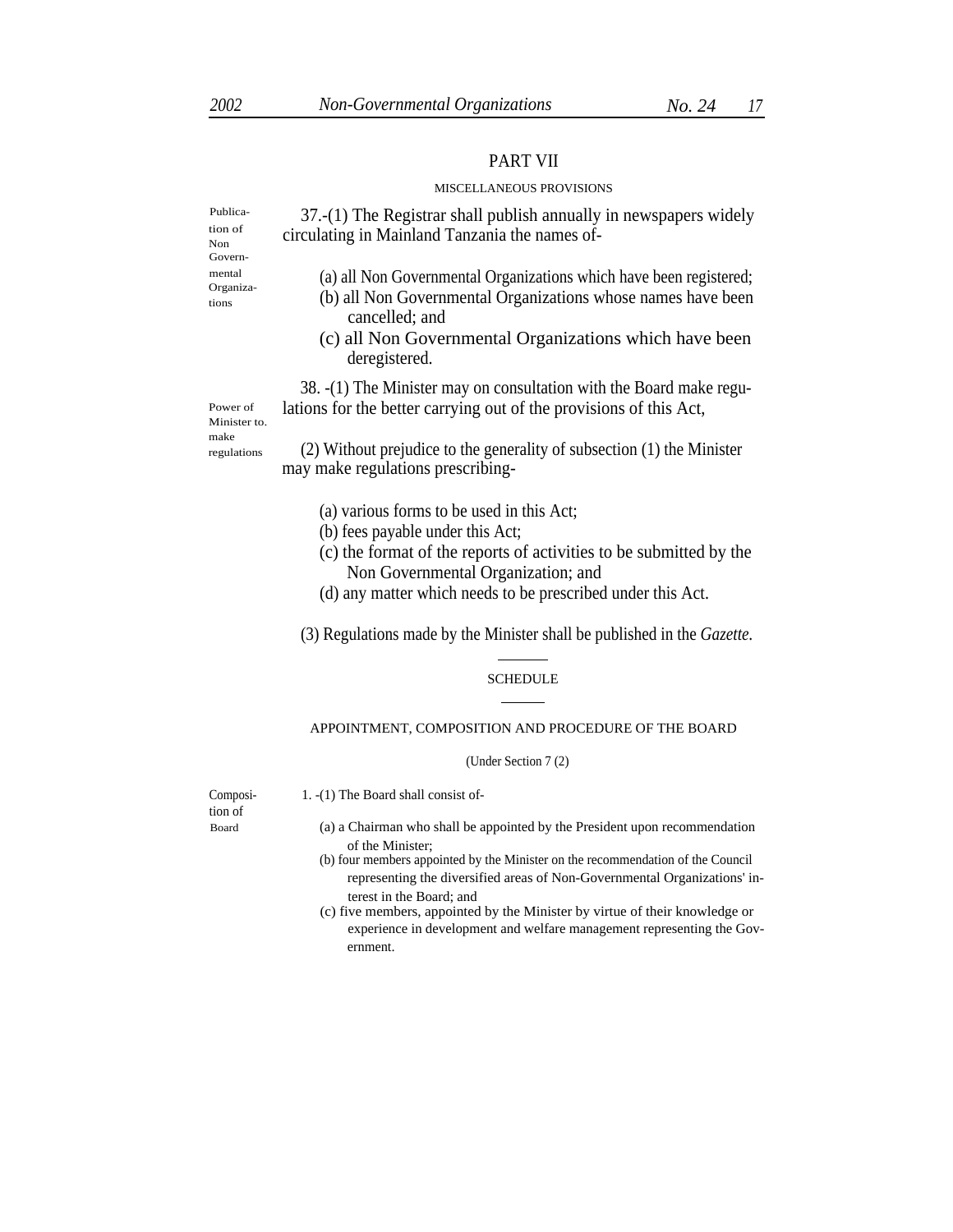(2) The Board may co-opt such number of persons to represent any interest as the Board may determine.

2. The members shall elect One amongst their number to be Vicc-Chairman of the Vice-Board, and any member elected as Vice-Chairman, May subject to his continuing to be a Chairman member, hold office for a term of three years from the date of his election.

 $3.-(1)$  The members of the Board shall hold office for a period of three years and Tenure of  $\frac{1}{1}$  be eligible for re-appointment for a further period of three years office of shall be eligible for re-appointment for a further period of three years.

(2) A member of the Board may at any time resign his office by giving notice in writing addressed to the Minister, and from the date specified in the notice or, if no date is so specified, from the date of the receipt of the notice by the Minister, he shall cease to be a member.

(3) In the case of a member who is a member by virtue of his holding some other Office, he shall cease to be a member upon his ceasing to hold that office,

4. If a member of the Board who is a member by virtue Of his holding some other office is unable for any reason to attend any meeting of the Board, he may nominate 'Other Person from his organization to attend the meeting in his place. ntation

5. Where any member ceases to be a member for any reason before the expiration of his term of Office, the appointing authority may appoint another person in his Place and the person so appointed shall hold Office for the remainder of the term Of Office of his predecessor.

6. -(1) The Board shall ordinarily meet for the transaction of its business at the time and at the Place determined by it, but shall meet at least once in every three months.

(2) The Chairman, or in his absence the Vice-Chairman, shall Preside at every meeting of the Board and in the absence of both the Chairman and the Vice-Chairman the members Present shall appoint one of their number to Preside over the meeting,

(3) The Chairman or in his absence the Vice-Chairman, May at any time call special Meeting of the Board shall call a special meeting upon a written request by a majority of the members in office.

(4) The Chairman, or in his absence the Vice-Chairman, may invite any Person who is not a member to Participate in the deliberations at any meeting of the Board, but any Person so invited shall not be entitled to vote.

7. The Quorum at any meeting of the Board shall be half of the members and at least Quorum two members from Non-Governmental Organizations.

8.-(1) Matters proposed at a meeting of the Board shall be decided by a majority of Decisions the votes of the members Present and voting and in the event of any equality of votes the of the person presiding shall have a second casting vote in addition to his Original or deliberative Board vote.

members

Proxy represe-

Casual vacancy

Meetings of the Board